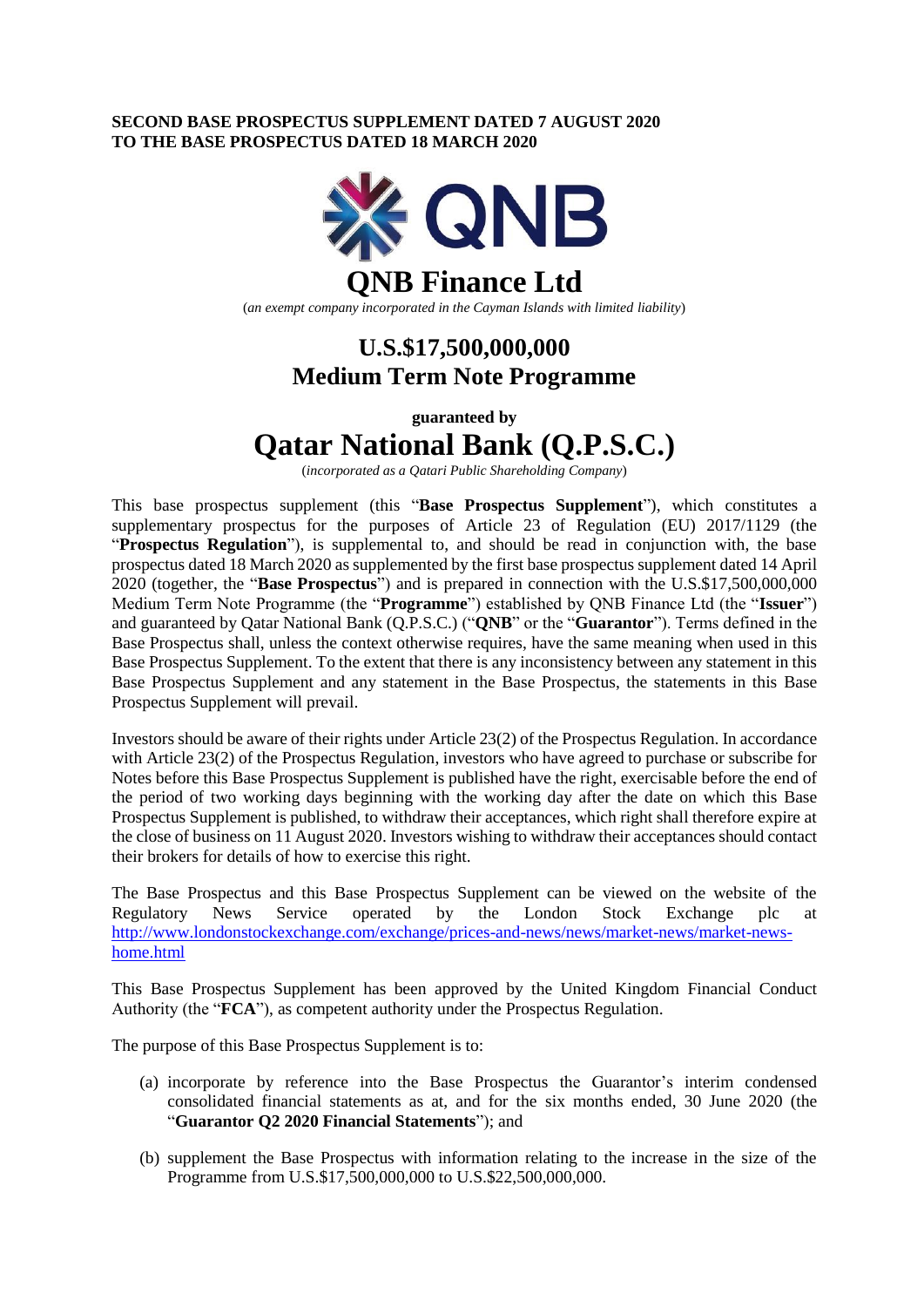### **IMPORTANT NOTICES**

The Issuer and the Guarantor each accepts responsibility for the information contained in this Base Prospectus Supplement. To the best of the knowledge of the Issuer and the Guarantor, the information contained in this Base Prospectus Supplement is in accordance with the facts and this Base Prospectus Supplement makes no omission likely to affect its import.

To the extent that there is any inconsistency between any statement in or incorporated by reference into the Base Prospectus by this Base Prospectus Supplement and any other statement in or incorporated by reference in the Base Prospectus, the statements in or incorporated by reference into the Base Prospectus by this Base Prospectus Supplement will prevail.

Save as disclosed in this Base Prospectus Supplement or in any document incorporated by reference in this Base Prospectus Supplement, no other significant new factor, material mistake or inaccuracy relating to information included in the Base Prospectus has arisen or been noted, as the case may be, since the publication of the Base Prospectus.

The web links included in this Base Prospectus Supplement are included for information purposes only and, other than in relation to the Guarantor Q2 2020 Financial Statements which are incorporated by reference into the Base Prospectus, the websites and their content are not incorporated into, and do not form part of, this Base Prospectus Supplement or the Base Prospectus.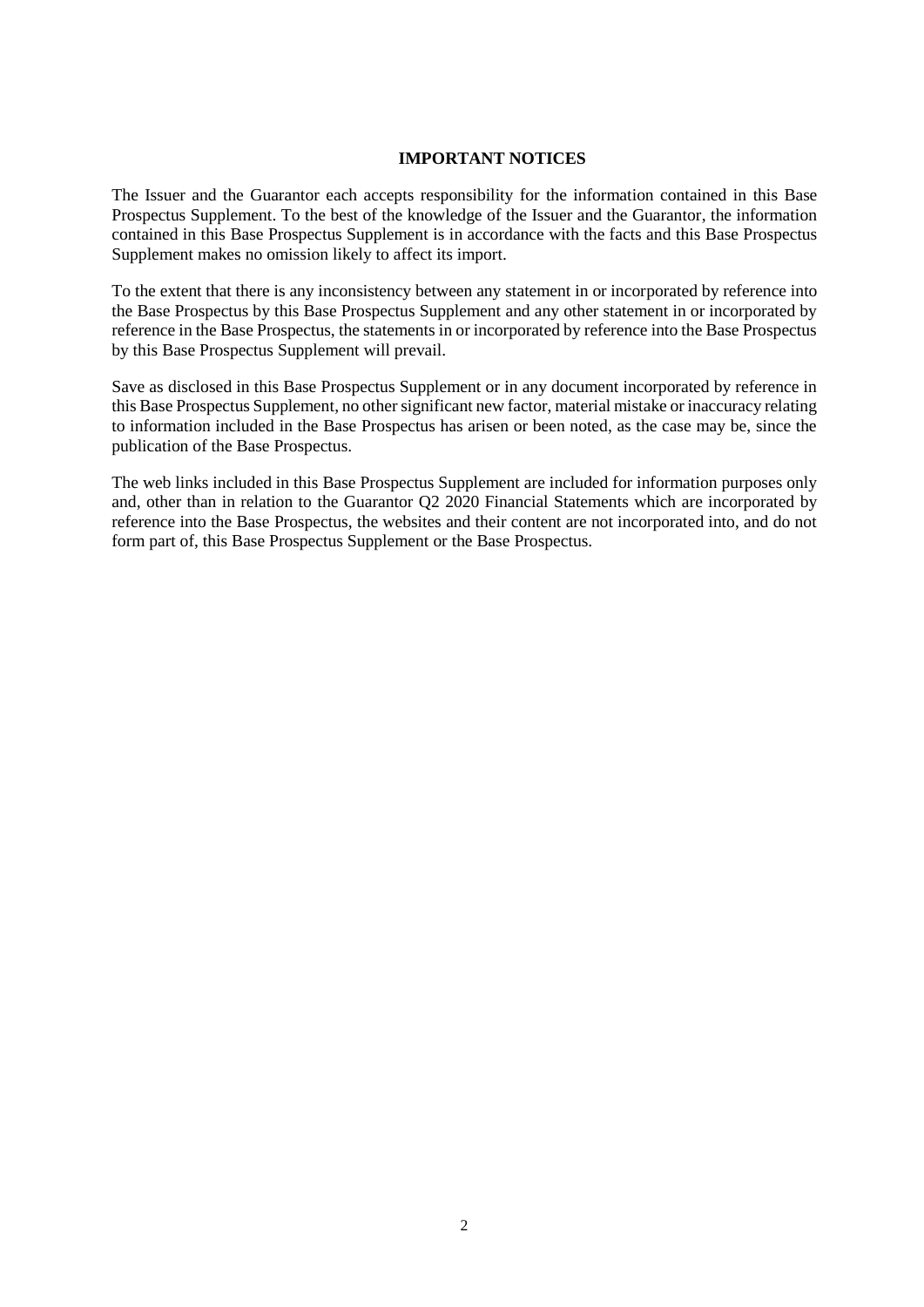### **UPDATES TO THE BASE PROSPECTUS**

With effect from the date of this Second Base Prospectus Supplement:

- (a) the Guarantor Q2 2020 Financial Statements, which were published via the Regulatory News Service of the London Stock Exchange plc on 12 July 2020 and which have been (1) previously published and (2) filed with the FCA, shall be incorporated in, and form part of, the Base Prospectus;
- (b) copies of the Guarantor Q2 2020 Financial Statements can be viewed on the website of the London Stock Exchange plc at the following web link:

[http://www.rns-pdf.londonstockexchange.com/rns/7333S\\_1-2020-7-12.pdf](http://www.rns-pdf.londonstockexchange.com/rns/7333S_1-2020-7-12.pdf)

- (c) for the avoidance of doubt, any documents incorporated by reference in the Guarantor Q2 2020 Financial Statements shall not form part of this Base Prospectus Supplement or the Base Prospectus;
- (d) paragraph (6) under the section "General Information" of the Base Prospectus shall be updated with the following wording:

"There has been no significant change in the financial or trading position of the Guarantor or of the QNB Group since 30 June 2020 and there has been no material adverse change in the prospects of the Guarantor or of the QNB Group since 31 December 2019. There has been no significant change in the financial or trading position of the Issuer since 31 December 2019 and there has been no material adverse change in the prospects of the Issuer since 31 December 2019.";

- (e) each reference in this Base Prospectus Supplement and the Base Prospectus to the "Base Prospectus" shall be read and construed as a reference to the Base Prospectus as supplemented by this Base Prospectus Supplement; and
- (f) references in the Base Prospectus to the size of the Programme being "U.S.\$17,500,000,000" shall be updated to read "U.S.\$22,500,000,000".